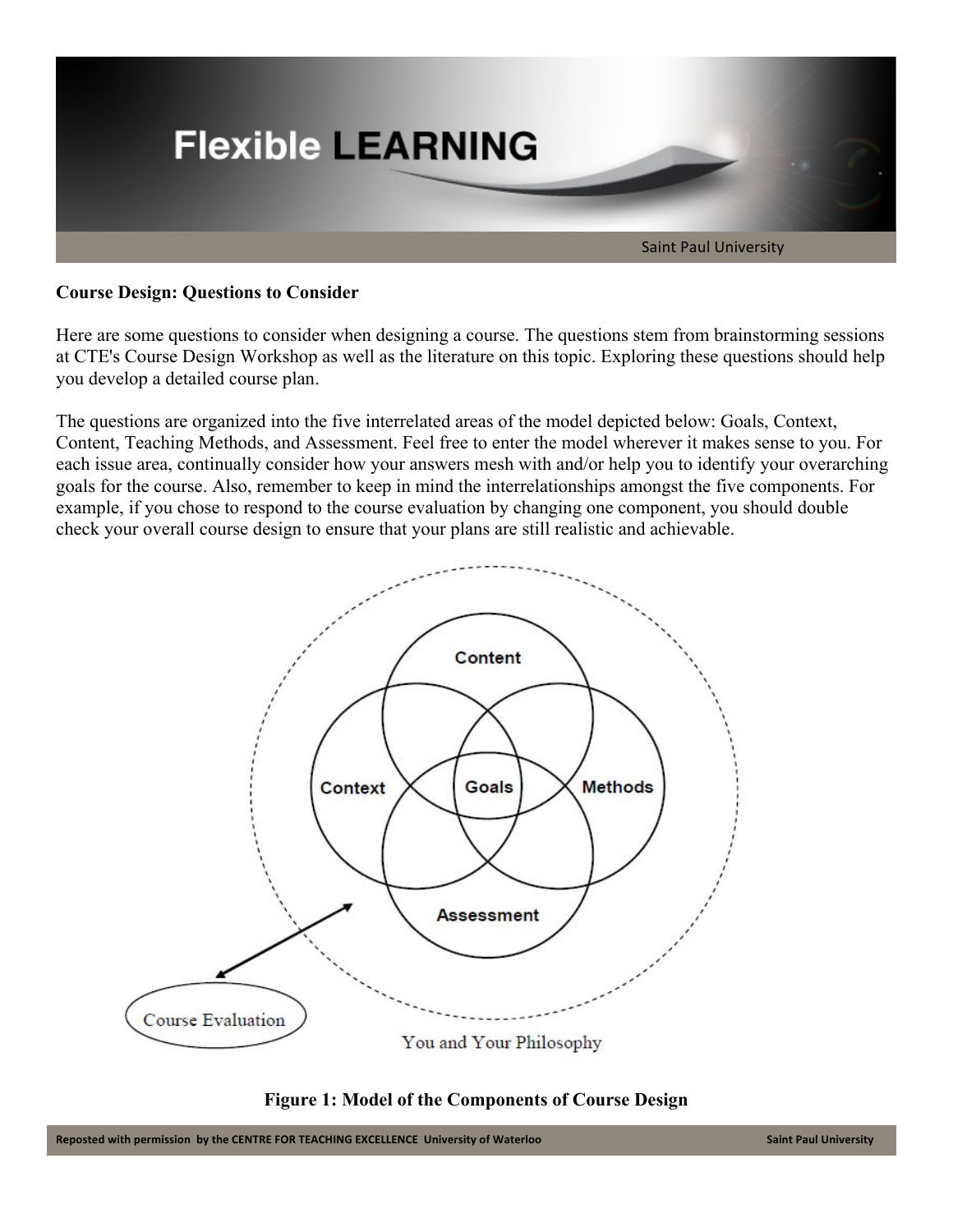### **Goals**

Identifying and articulating your goals is key to successful course planning. To identify your learning goals for a course, consider what you want your students to leave the course knowing, thinking, feeling, and/or able to do. List up to 5 main goals and be as specific as possible. The time you spend identifying and articulating your goals can pay off in many ways: less time spent selecting and/or designing assessment tools; and a welldesigned course with integrated goals, content, teaching activities, and assessment. Best of all, if you are very clear about what you want to achieve, you are much more likely to attain it.

Are my goals reasonable given the contextual issues?

- How well do my content, methods, and assessment work to ensure that I meet my course goals? What could I change to improve the fit?
- How well do my content, methods, and assessment work to ensure that I meet my specific class goals? What could I change to improve the fit?
- What kind of classroom environment do I want to create? How well do my content, methods, and assessment work toward creating this environment? What could I change to improve the fit?
- What goals outside of course content do I have (i.e., writing skills, presentation skills)? Are my goals theory-based or skill-based?
- What are my students' goals? How can I incorporate them into the course content?
- What is the department's goal in offering this course? How can I incorporate their goal into what I am offering?
- What are my goals for my TA's? Do we know each other's goals?

# **Contextual Issues**

There are many contextual issues that will affect how you shape your course. You should take time to think about who you will be teaching, how your course fits within their studies, and about the facilities and resources that you have access to as an instructor.

### **Students:**

Who are my students (i.e., age range, program of study, year of study, experience)?

- What are their interests? What are their needs? What are their goals?
- What are their expectations of this course? Of me?
- How can I respect the diverse abilities and needs of my students (ie. language or cultural differences, or students who learn in different ways)?
- What teaching methods are most likely to engage my students?
- Do I need to assess their skills (i.e., a writing or technical diagnostic)? If so, how?
- What is my maximum class size?

#### **Course within Program:**

**Reposted with permission by the CENTRE FOR TEACHING EXCELLENCE University of Waterloo Cancel 2008 Cannon 2008 CALCERT 2008 CALCERT 2008 CALCERT 2008 CALCERT 2008 CALCERT 2008 CALCERT 2008 CALCERT 2008**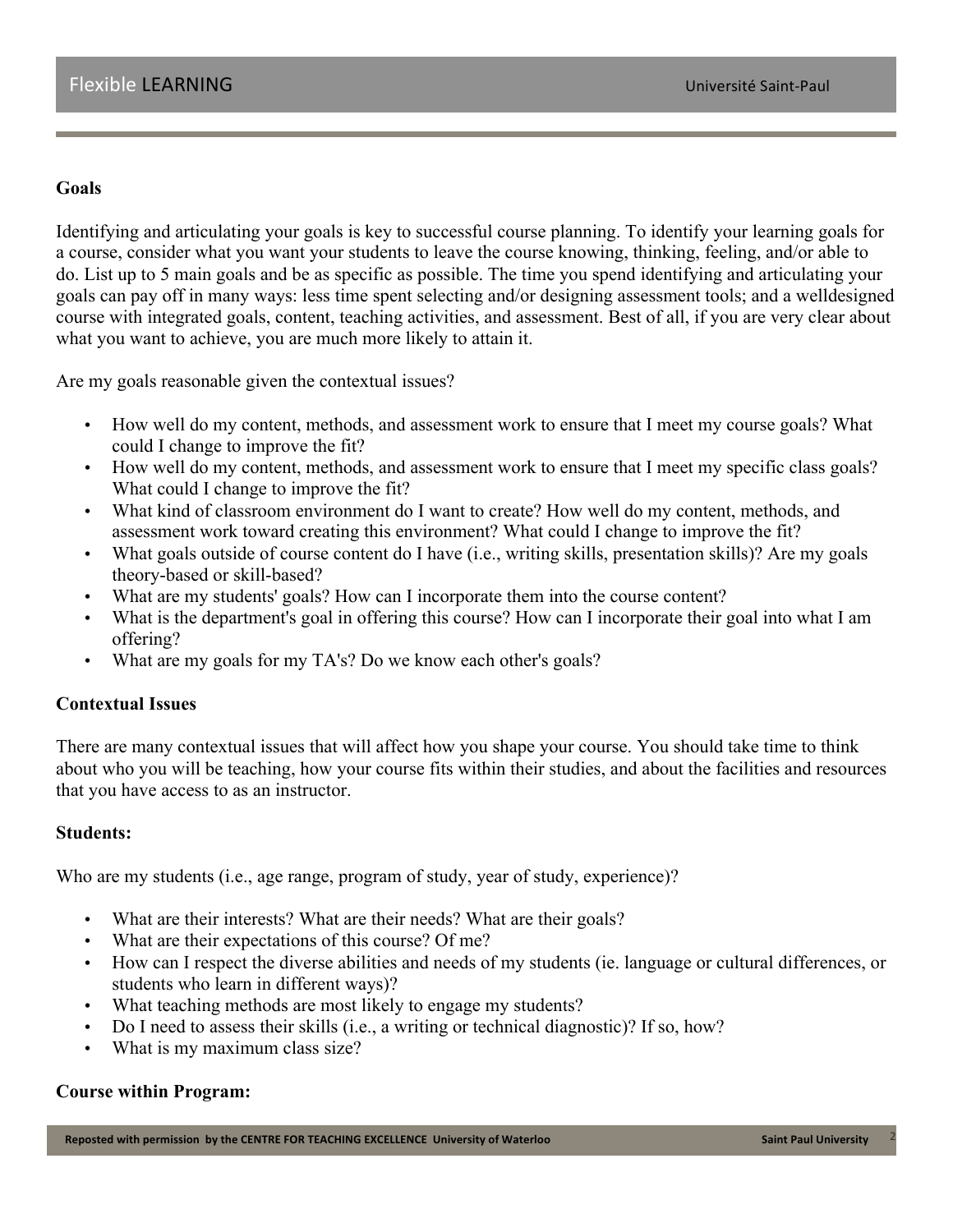- Where does my course fit within the degree program (i.e., what pre-requisites or antirequisites exist, what year is the course taught, is it required or elective)?
- What course should my course prepare them for (if any)?
- Is the course practical or theoretical? Is my course skills-based, theory-based, or both?
- What extra resources are available for students (i.e., tutors, TA's, etc.)?

# **Course Description:**

- What does the calendar description tell me about what I need to do in the course?
- If a description does not exist, how do I accurately describe my course?

# **Course Location:**

- Where will the course take place and at what time? What facilities are available?
- Will the students have access to computers?
- Will I have access to A/V equipment?

### **Content Issues**

Choosing what to cover in a course can be very intimidating – there are often so many different issues to choose from within each topic! Here are a few questions to think about when you are narrowing down your choices.

# **Textbook/Readings/Other Resources:**

- What resources will I use and where do I find them (i.e., journals, libraries, student bibliographies, online searches, etc.)?
- What has been used in the past (i.e., textbooks, reading packages, notes packages, computer packages, etc.)?
- Are my students the same as those for whom the resources were prepared?
- Should I vary the types of resources for different learning styles (i.e., concrete vs. abstract learners, students learning in different languages, etc.)?
- Are there new resources I want to add? Would a course notes package be useful? Do I want to put any resources on reserve in the library? What is my deadline for selecting a text/compiling a book of readings?

# **Class by Class Plan:**

- What will I teach? Are there department regulations regarding curriculum?
- Do the students have pre-requisite knowledge or do I need to refresh them?
- What will I teach each class? How much can I cover? How long are my classes?
- How much time should I spend on each topic area?
- What concepts are particularly important, particularly difficult or complex?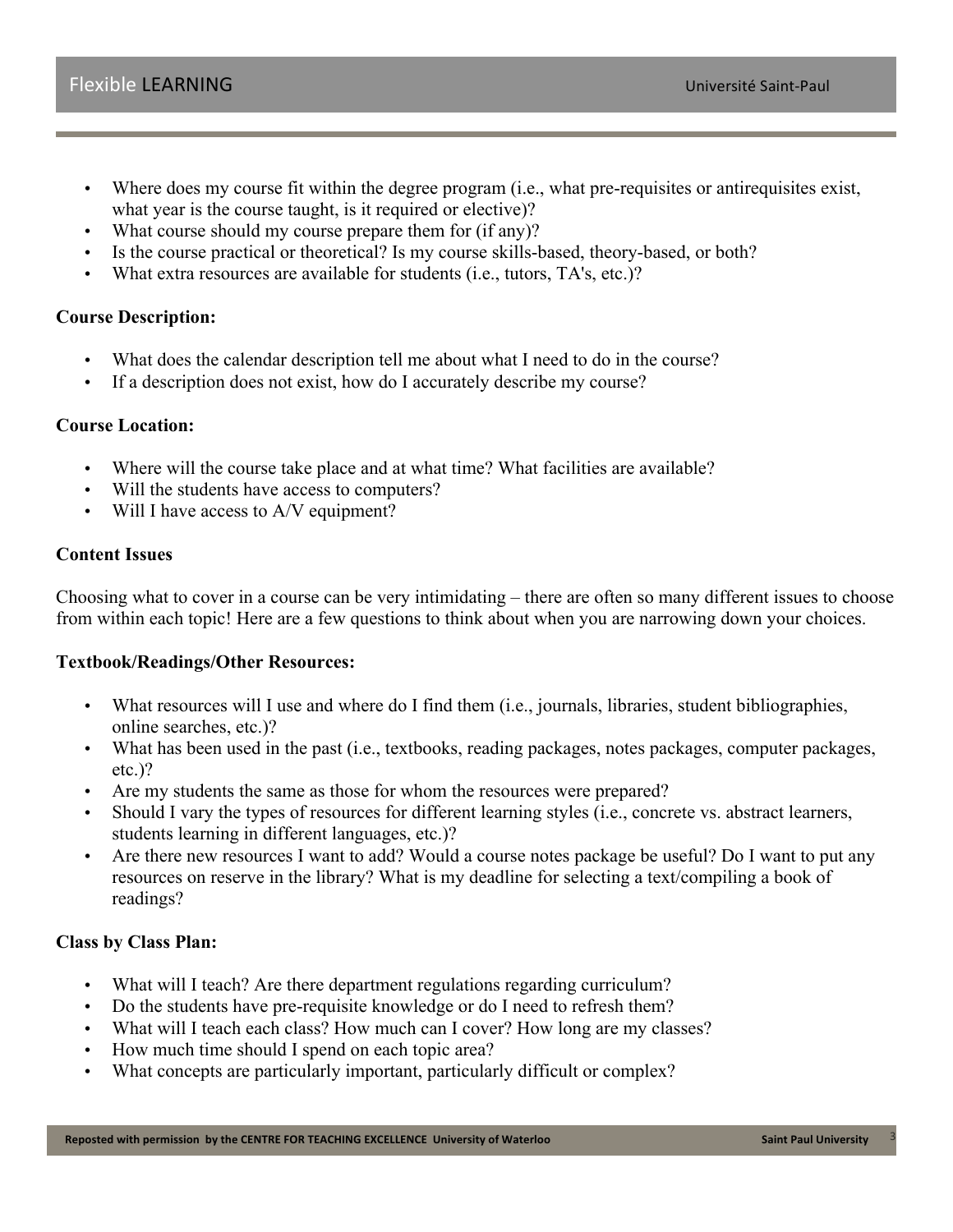- Given that the average attention span is 15-20 minutes, how can I divide the lecture content for each class into manageable chunks (i.e., 15-20 minutes each)?
- How much reading will I assign outside of class?
- Given the guideline that students should spend approximately 10 hours/week on a half credit course, how well do my content coverage plans match this?

# **Teaching Methods Issues**

Teaching methods include lecturing, facilitating discussions, inviting in guest lecturers, guiding group activities, and organizing many different types of active learning exercises both in and out of the classroom. Each method has its own advantages and disadvantages. You need to select methods that support your goals for the course.

- What teaching methods am I familiar with? Comfortable with?
- What methods fit with my own teaching philosophy?
- What methods are my students likely to be familiar with? Comfortable with?
- What other methods might I consider for this course? Would a blended learning approach be appropriate for this course? What methods would I like to learn more about?
- How do I believe that learning happens and what methods can I use that will support my beliefs?
- What methods will help me emphasize particularly important content and/or help students understand particularly difficult content?
- Would a learning technology help me to better convey certain concepts?
- Are the necessary resources (funding, technology, guest lecturers) available?
- What methods seem appropriate given the assessment methods?
- Given that the average attention span is 15-20 minutes, what methods can I use to help me maximize my effectiveness?
- Given my students, my context, my content, my time constraints, my goals, and myself, what methods are reasonable to use on a class-by-class basis? Remember, instructors do not have to use the same method(s) all of the time.
- What materials can I use to supplement my classes (i.e., videos, graphs, slides, etc.)?
- How can I evaluate my methods (i.e., student feedback, peer feedback)?

# **Assessment Issues**

There are many different types of assessment designed for use in a university course (see the CTE Teaching Tip "Types of Assignments and Tests") and the key is to choose an assessment that allows you to evaluate whether students have attained the goals you have set out.

- What assessment tools will I use (i.e., assignments, exams, projects, collaborative work, peer assessment)? Why?
- What am I trying to accomplish by using these tools? What do I want the students to get out of them? Are they consistent with my beliefs about student learning?
- How do my assessment plans fit with the difficult concepts in my course?
- How can I limit the possibility of plagiarism and cheating?
- What weights will I assign to my assessment tools? Why?